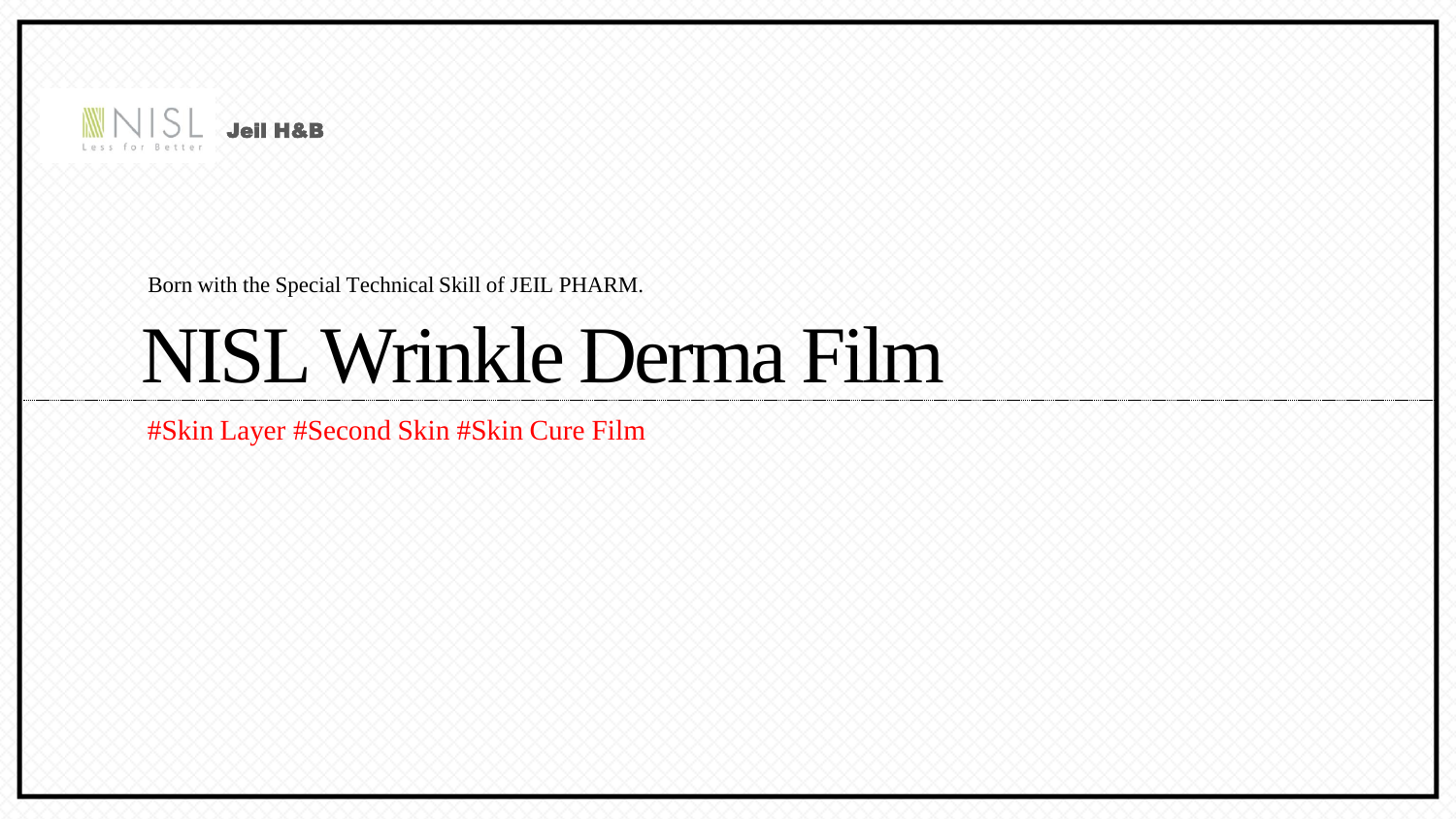



# Less for better

NISL is a Natural Derma Cosmetic Brand of Jeil Pharm. NISL is uses only essential ingredients needed by skin in moderation, instead of pursuing instant feeling of using excessive ingredients. It helps normalize the balance of damaged skin barrier with

ingredients that skin can accept comfortably.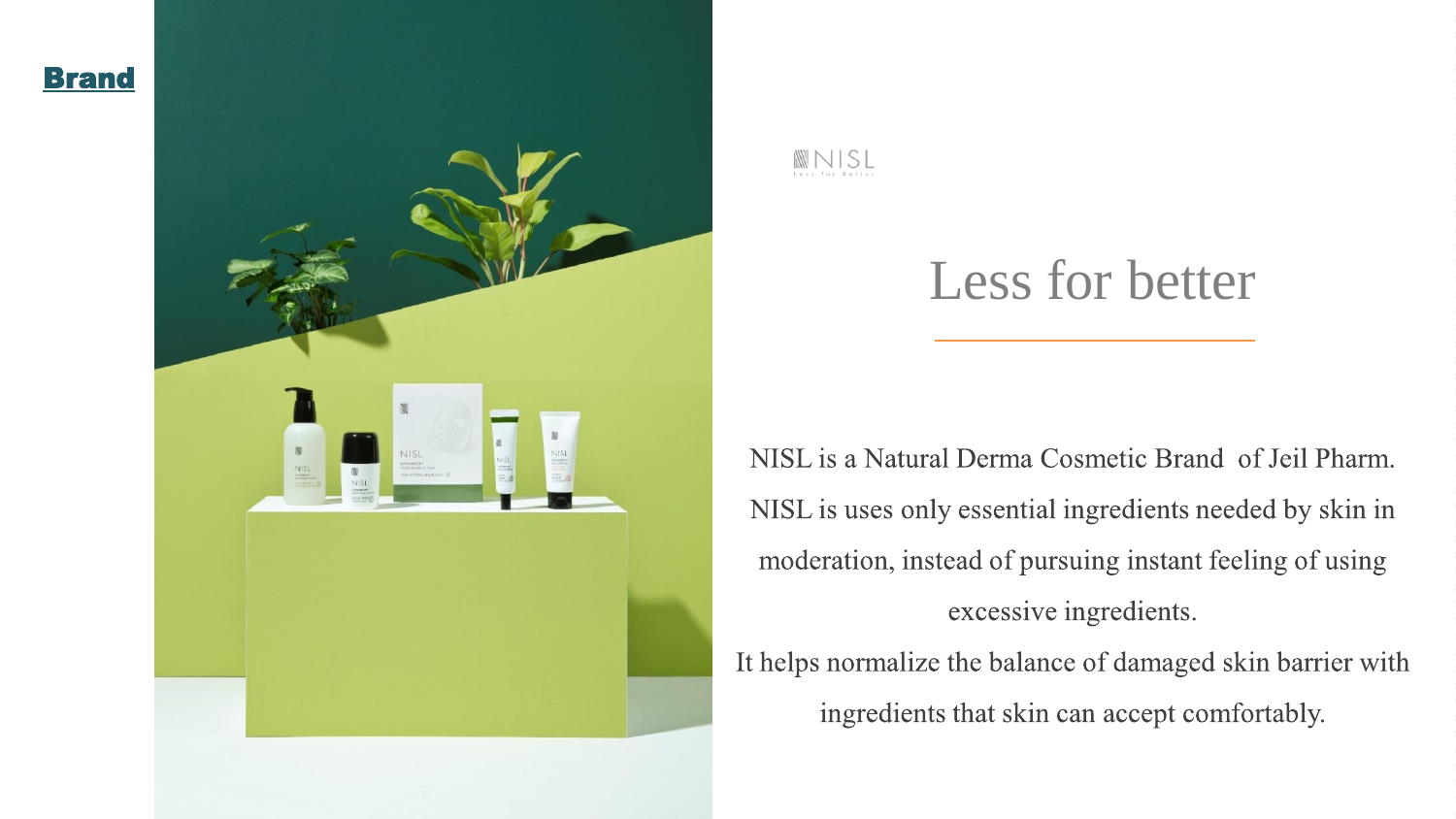New Era was born to cover by layers on the elasticity lost skin

※ Weak materials must be protected. Thus, layers are exists!



But when people get older, the skin has No Layer to protect the skin New Paradigm applied

### **'Layer' cared by covering 24 hours!**

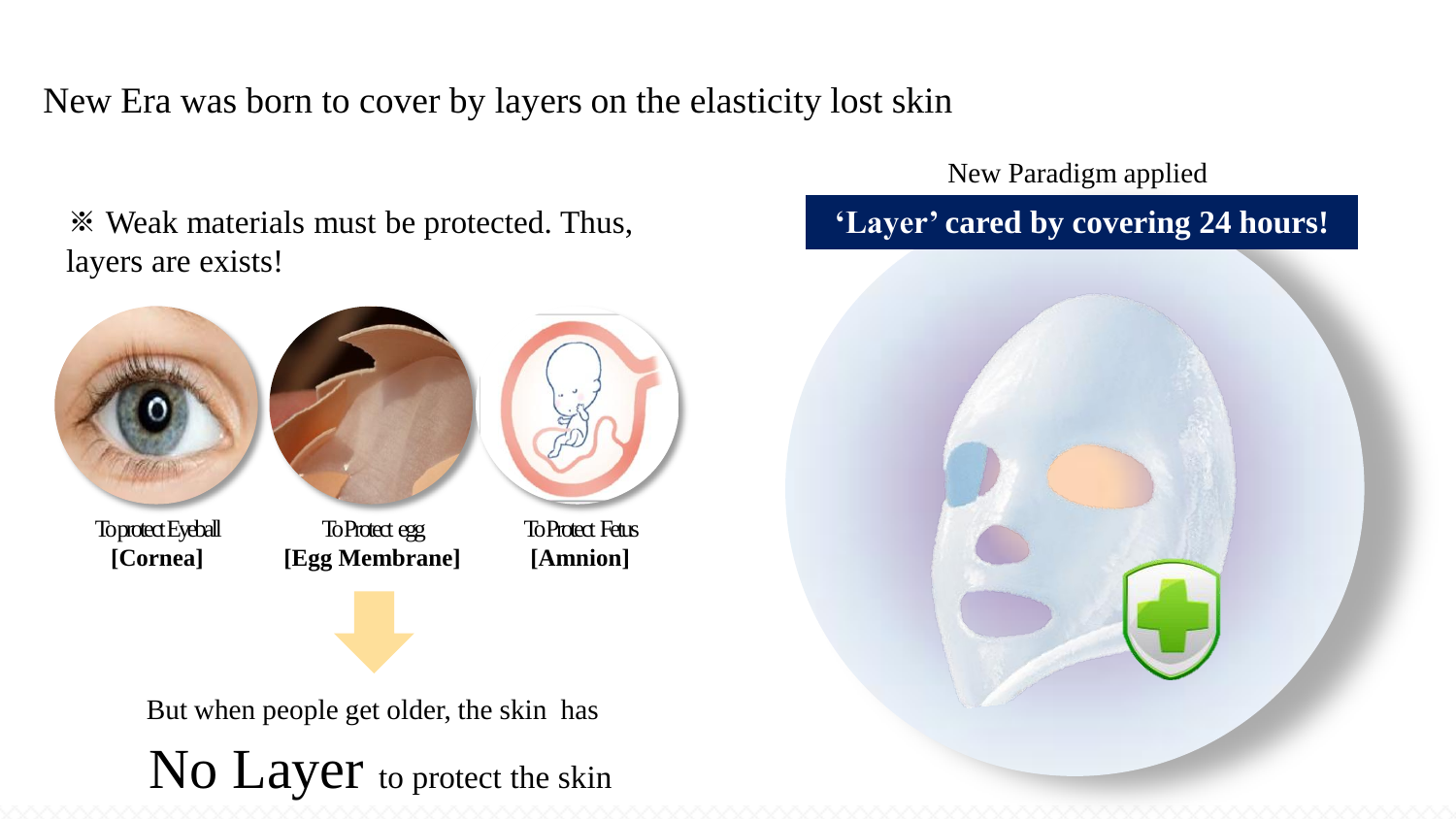### No Water, 100% Cosmetic ingredients layer!

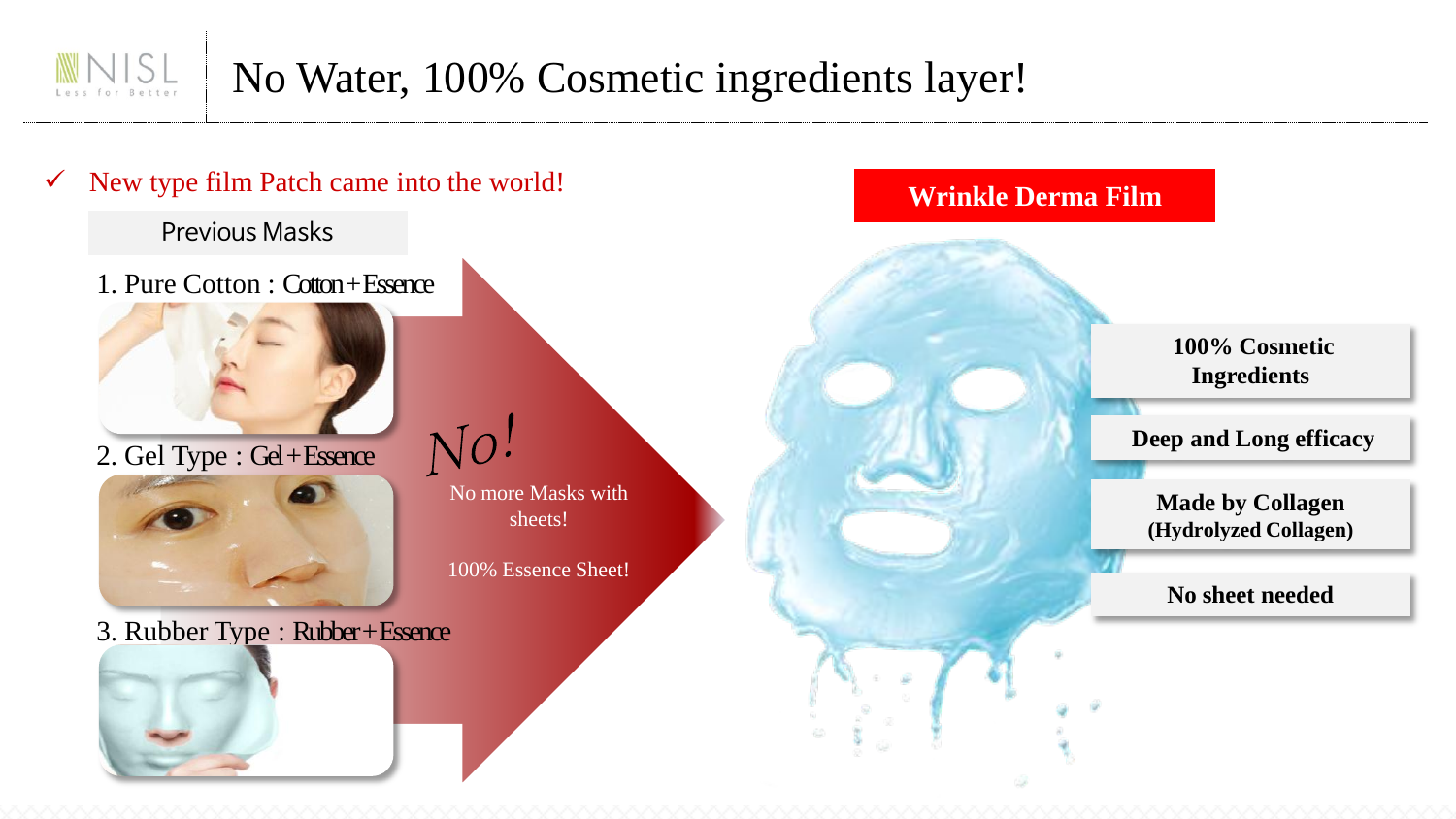# Perfect Care by Invisible Patch

 $\checkmark$  Perfect fitting feelings with the perfect attachment due to no sheet needed. #Real Skin Film #Second Skin

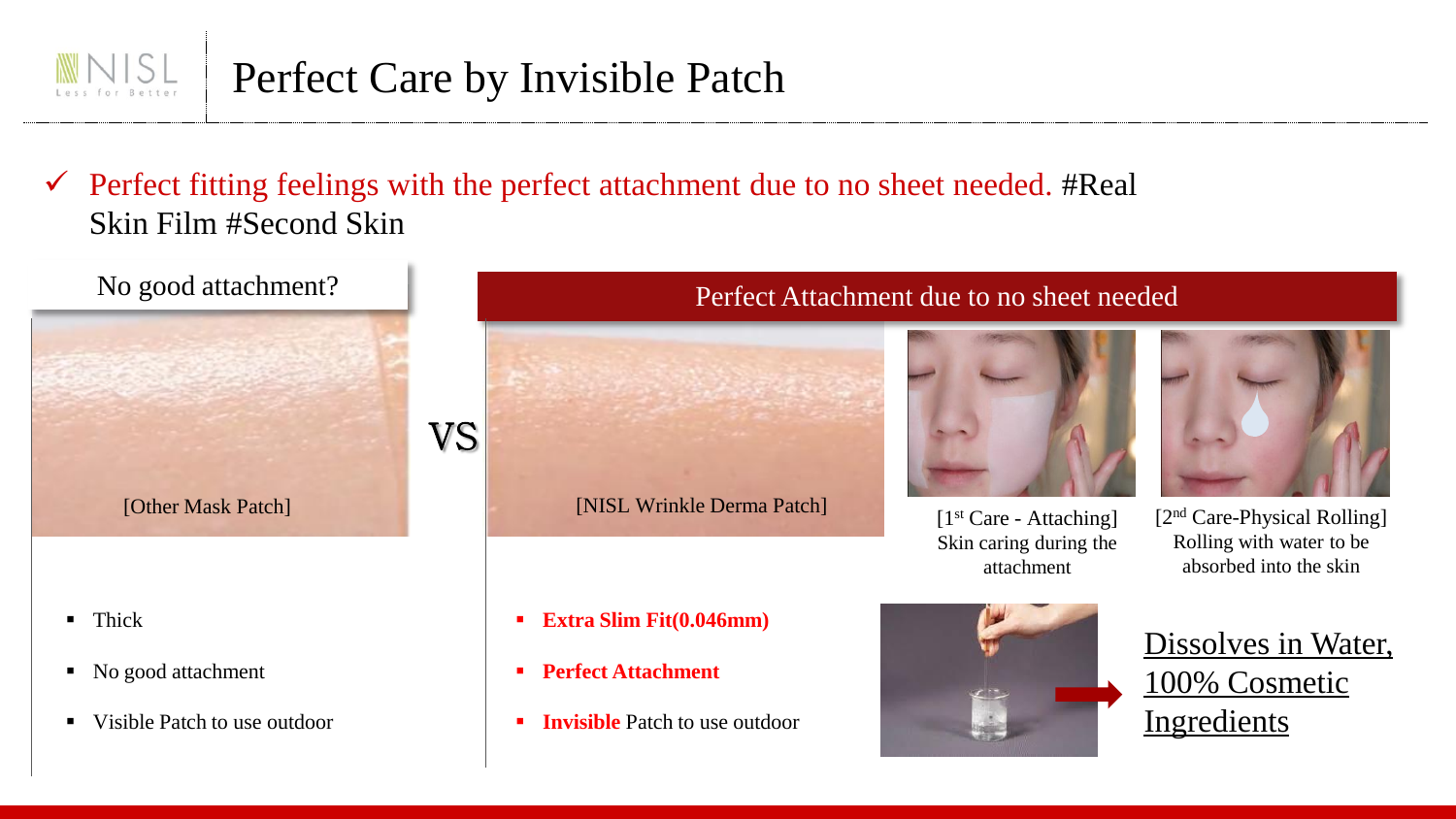



#### **[Other Mask Patch] [NISL Wrinkle Derma Patch]**



- **Thick**
- No good attachment
- Visible Patch to use outdoor
- **Extra Slim Fit(0.046mm)**
- **Perfect Attachment**
- **Invisible** Patch to use outdoor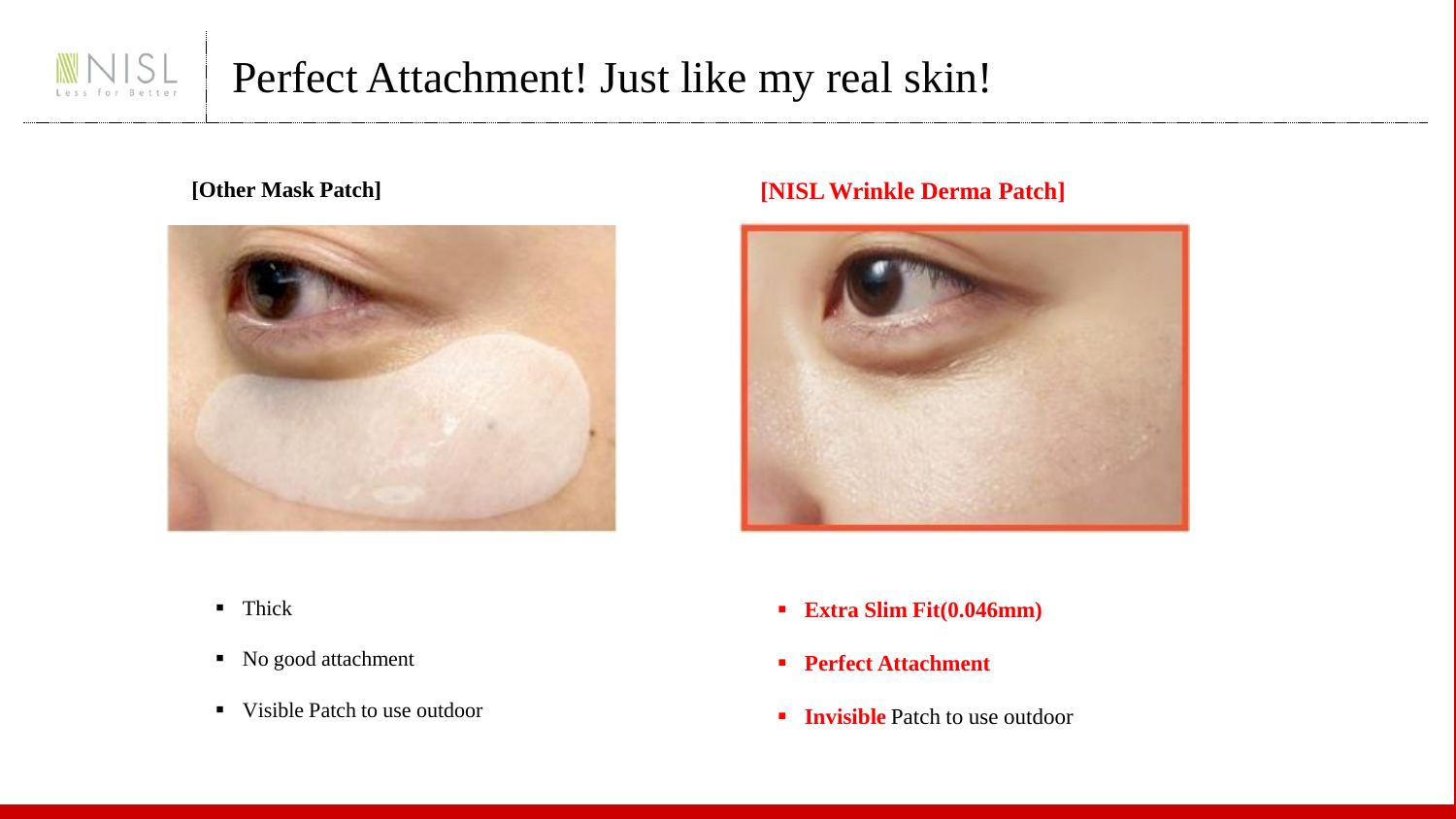

- Skin and Cartilage consist of Proteoglycan
- Increase the skin elasticity
- Absorb water and expansion

#### **Proteoglycan Wrinkle Improvement & Whitening**



# **Improvement**

**Adnosin**

#### **T.D.D.S Technical Skills**

#### **Transdermal drug delivery system**

• 60 years history, top pharmaceutical Company, Jeil Pharm.

• TDDS technical skill makes the best efficacy through impregnation

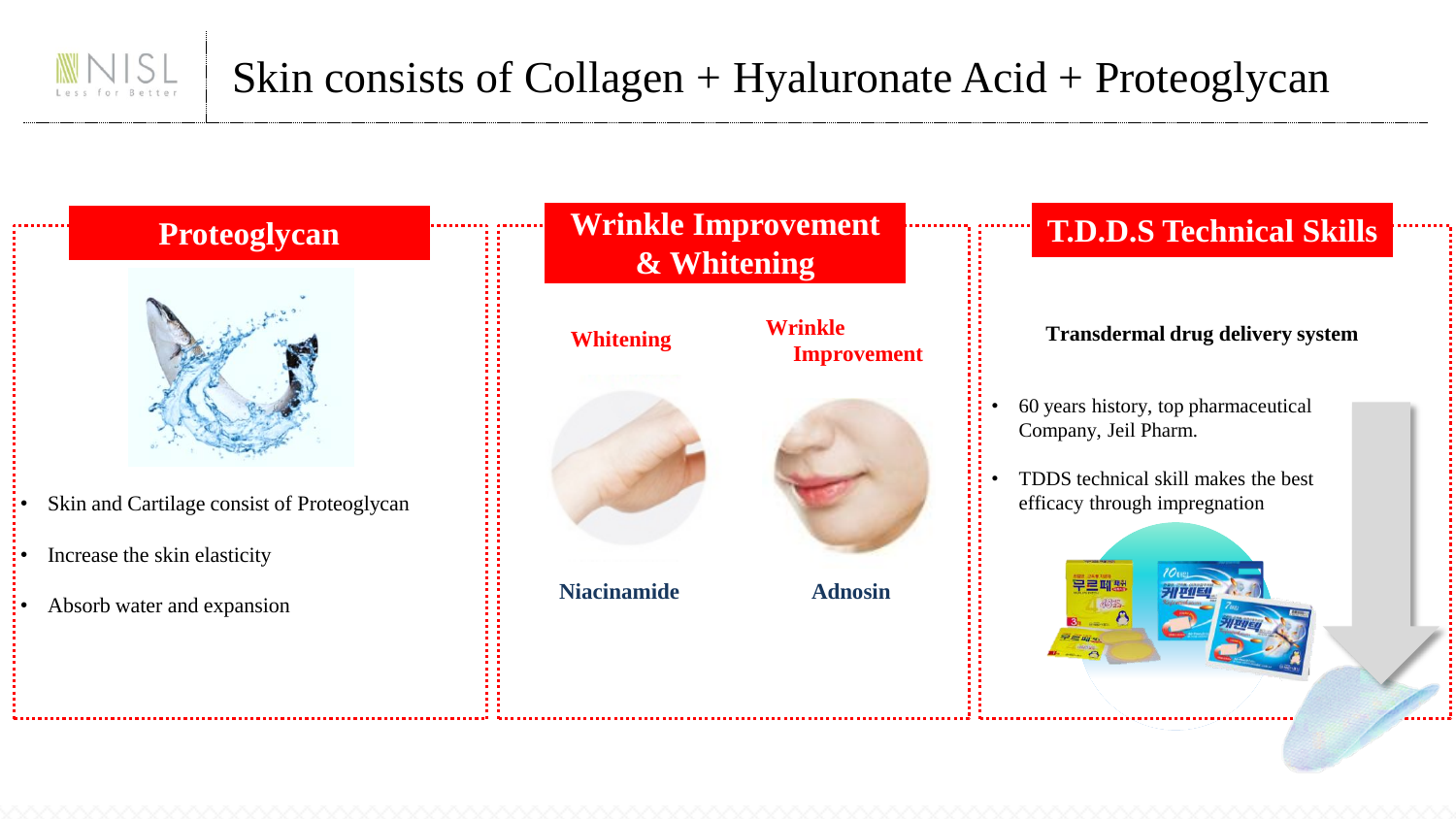



- **1. Wash and arrange the skin by moisturizer.**
- **2. Take the patch by dry hand.**



**4. Select the shiny part and attach on the face and massage for a second to attach the film properly.**



**3. Split into 2 pieces carefully.**



- **5. Remove the woven fabric.**
- **6. After 20~30 minutes, please remove the film OR put some water on and rolling into the skin.**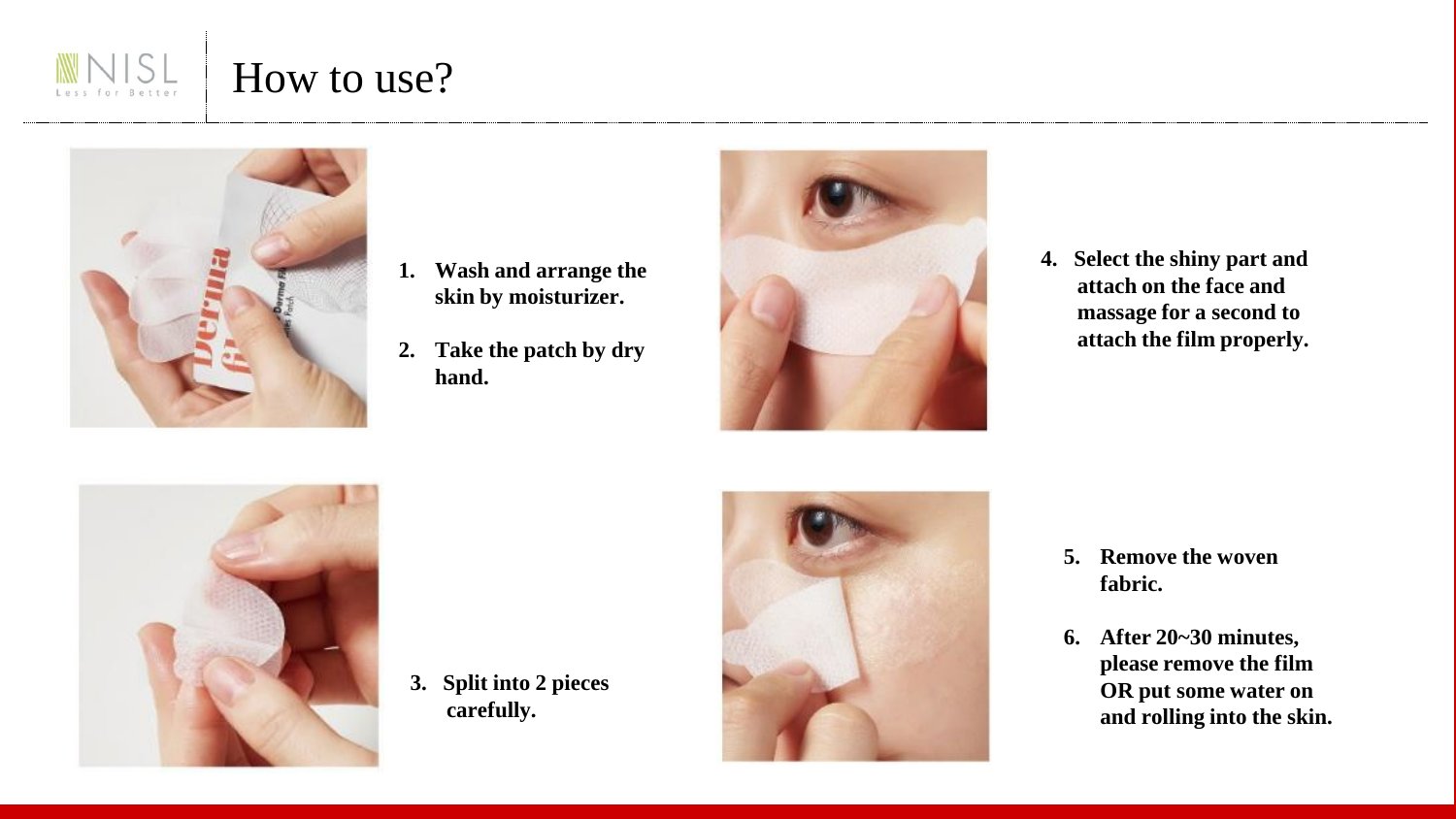# Clinical Trials\_Korea Institute of Dermatological Sciences



#### **4. Moisturizing Maintenance by Heaters 5. Melasma Improvement**



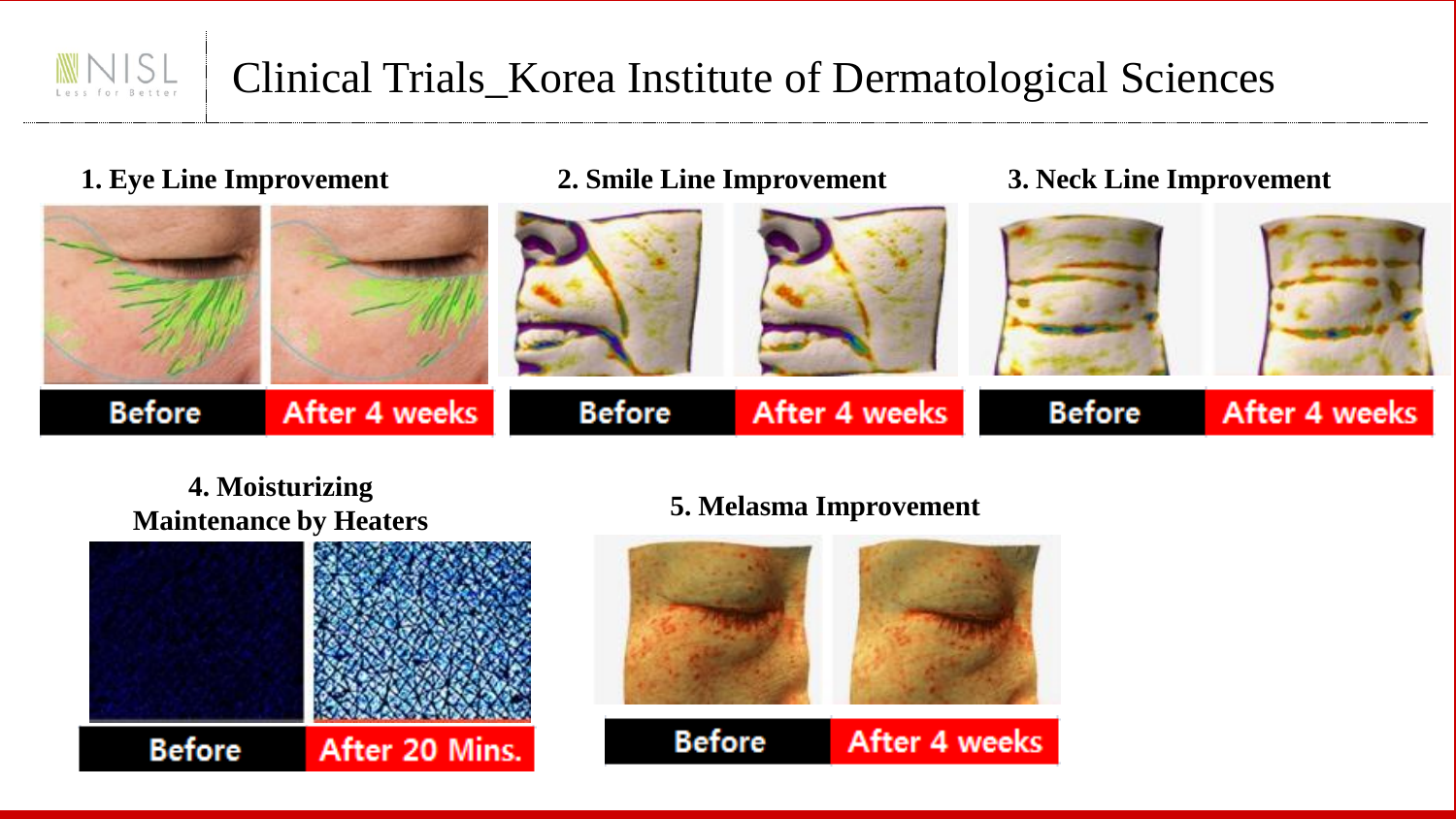#### Eye/Smile Lines & Necklines Less for Better





| Eye & Smile Lines              | <b>Necklines</b>        | <b>Ouotation</b>       |
|--------------------------------|-------------------------|------------------------|
| <b>6 Boxes : 20Patches/Box</b> | 6 boxes : 5 patches/Box | <b>To be Discussed</b> |